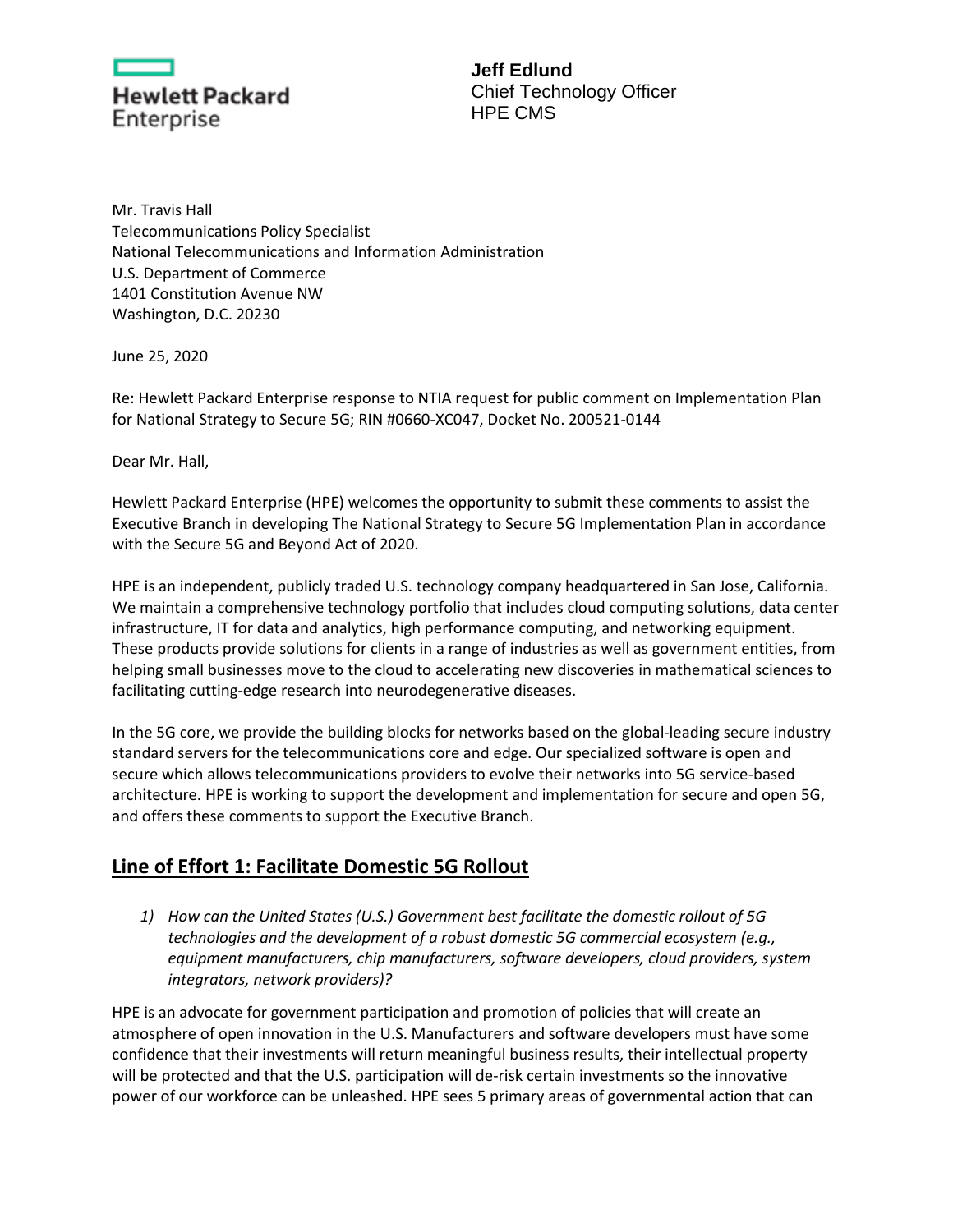

**Jeff Edlund** Chief Technology Officer HPE CMS

produce meaningful results:

- **Telecommunications workforce training / re-training** The 5G network requires a mix of legacy and new skills to design, implement and support a nationwide infrastructure. The government should prioritize funding for training / re-training programs specifically designed to provide not only baseline skills for 5G at the radio, transport, edge and core layers of the network, but also provide training for development of both revenue generating and citizens support applications and services that will leverage the unique features of 5G. This approach will not only prepare the U.S. workforce for implementation of the national 5G infrastructure, but a focus toward application and service innovation can lead to U.S. dominance in the critical space of 5G value chain creation.
- **Spectrum policy both U.S. and abroad**  HPE supports government increase of both commercial and private access to shared, licensed and unlicensed spectrum for 5G and the services needed to support 5G deployments. In particular focus should be placed on realistic plans to execute against a goal of connecting everyone via the 5G network and economy. New innovations such as ATSC 3.0 can be leveraged to provide meaningful downlink for any individual that has the ability to receive broadcast TV signals. These types of innovations should be aggressively supported by policy makers and represent not only a U.S. opportunity, but present the ability to have discussions globally on potential spaces of harmonized spectrum
- **Specific investment in 5G security innovation**  5G standalone networks are currently being sold in 2 scenarios: 1) Vertically Integrated single vendor solutions, 2) Open, Multi-vendor solutions that have been tested for function and supportability. Each approach has security problems, but a multi-vendor solution is a more secure option and U.S. government policies should promote a multi-vendor approach. While both single and multi-vendor solutions are potentially vulnerable to external exploits, because multi-vendors solutions require open and observable interfaces between the services, it is much easier to detect and mitigate any potential exploit. Observability is the key to securing the network and there are many 5G security innovations that can be developed into a value chain that can be deployed in the U.S. and sold worldwide.
- **Public funding to promote open collaboration**  Public funding should be made available to promote the open development, testing, integration and support of mixed vendor solutions. This approach would take the burden off of the telecommunications service providers to pretest configurations prior to implementation into their networks. This approach would not only reduce costs for implementation of network features, it would also ensure that all participants are on an equal footing when testing and validating their solutions.
	- o HPE has made a major commitment to 5G openness and collaboration in the U.S. HPE currently operates an Open5G lab in Ft. Collins Colorado where CSP customers, HPE partners, and 5G ecosystem players can come together for interworking, performance testing and validation of Multi-Vendor 5G solutions. The Open5G lab also provides capacity for Proof of Concept and Demonstration of 5G use cases. We are currently in discussions with ATIS to further extend a standards partnership in the lab, where ATIS would come alongside HPE and ensure that the tests run in the lab are standardized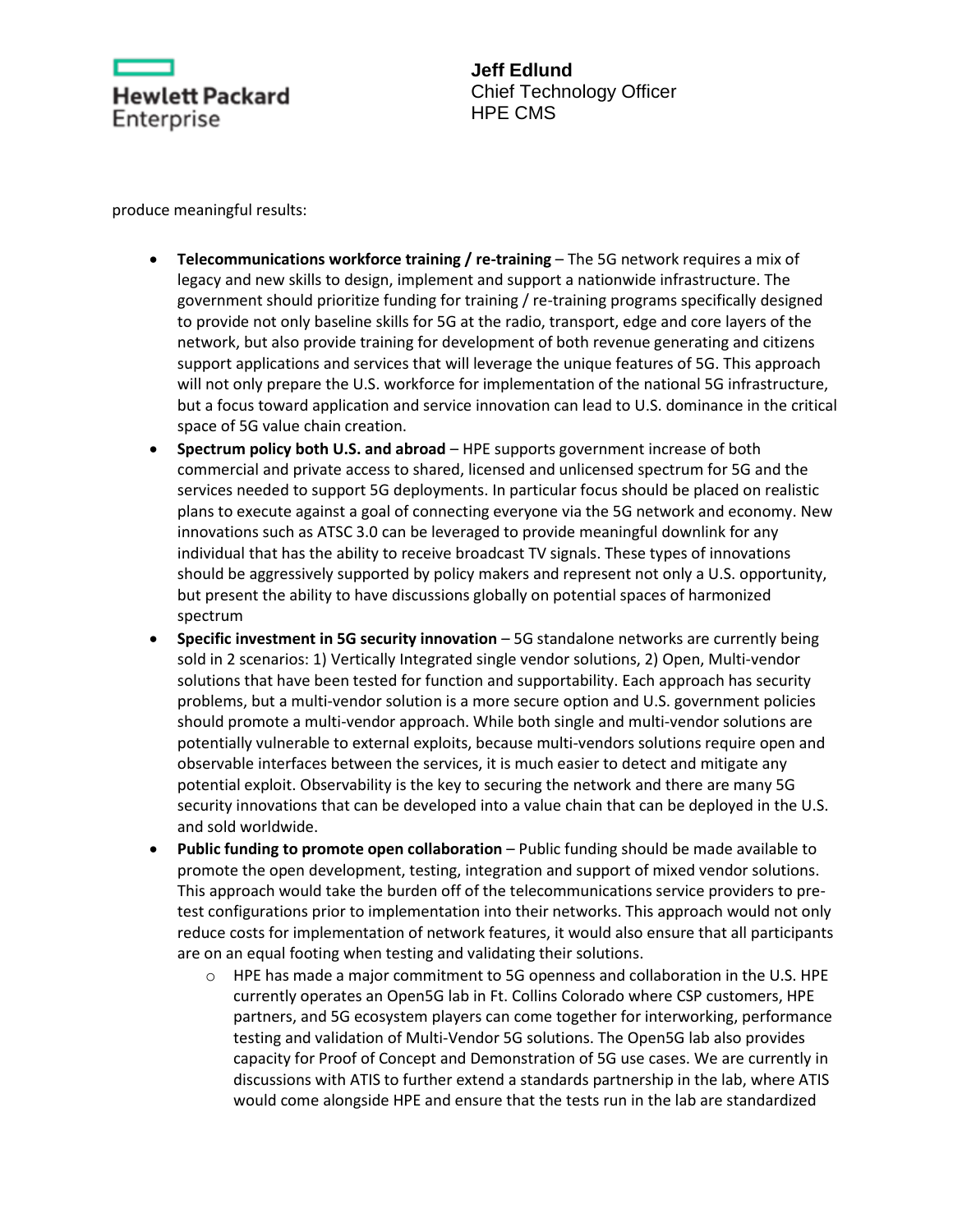

and consistent for all vendors.

- o Currently this lab is focused on the (SBA) Service Based Architecture for 5G standalone networks. But opportunities remain to bring O-RAN compliant vendors into the lab to create and validate end to end 5G solutions.
- o HPE would welcome government participation and incentives to further accelerate the capabilities, capacity and programs available in this lab.
- **Immediate focus on 4G / 5G interworking** Policy makers should work with industry to accelerate the pace of 4G / 5G interworking. Standards are still in development and some have yet to emerge that will cause services such as SMS (Short Message Service, a.k.a. texting) to work between 4G and 5G endpoints. Government should pursue standards organizations such as ATIS to not only facilitate the ongoing development of such standards but to pursue alignment internationally so that service experience is consistent worldwide.
- *2) How can the U.S. Government best foster and promote the research, development, testing, and evaluation of new technologies and architectures?*

It is vitally important that the U.S. government provide programs, financing and tax incentives superior to the actions taken in other geographies across the globe. The Chinese government and the European Union among others have been aggressively funding the development and deployment of 5G technologies and networks. In 2016 the EU presented the 5G action plan with an investment of \$300 million Euros. The U.S. government should support the formation and implementation of an U.S. based approach on 5G infrastructure and supply chain similar to those considerations in the EU toolbox proposal:

- Telecommunications and cybersecurity rules
- Coordination on standardization as well as U.S. national certification
- Direct investment in a screening framework to protect the U.S. supply chain
- Trade defense measures
- Competition rules

While HPE feels that the EU toolbox approach is instructive it is necessary for the U.S. to develop its own approach which facilitates investment in technology that positions the U.S. for leadership in telecommunications now and in the future.

*3) What steps can the U.S. Government take to further motivate the domestic-based 5G commercial ecosystem to increase 5G research, development, and testing?* 

The Government can promote private sector investment in 5G by providing project funding to design, test and implement not only 5G networks but 5G services. Technical and financial risk is shared between government and industry in this type of arrangement.

Adoption of investment strategies can also accelerate the time to market for tested and certified solutions. This acts as additional incentive for industry.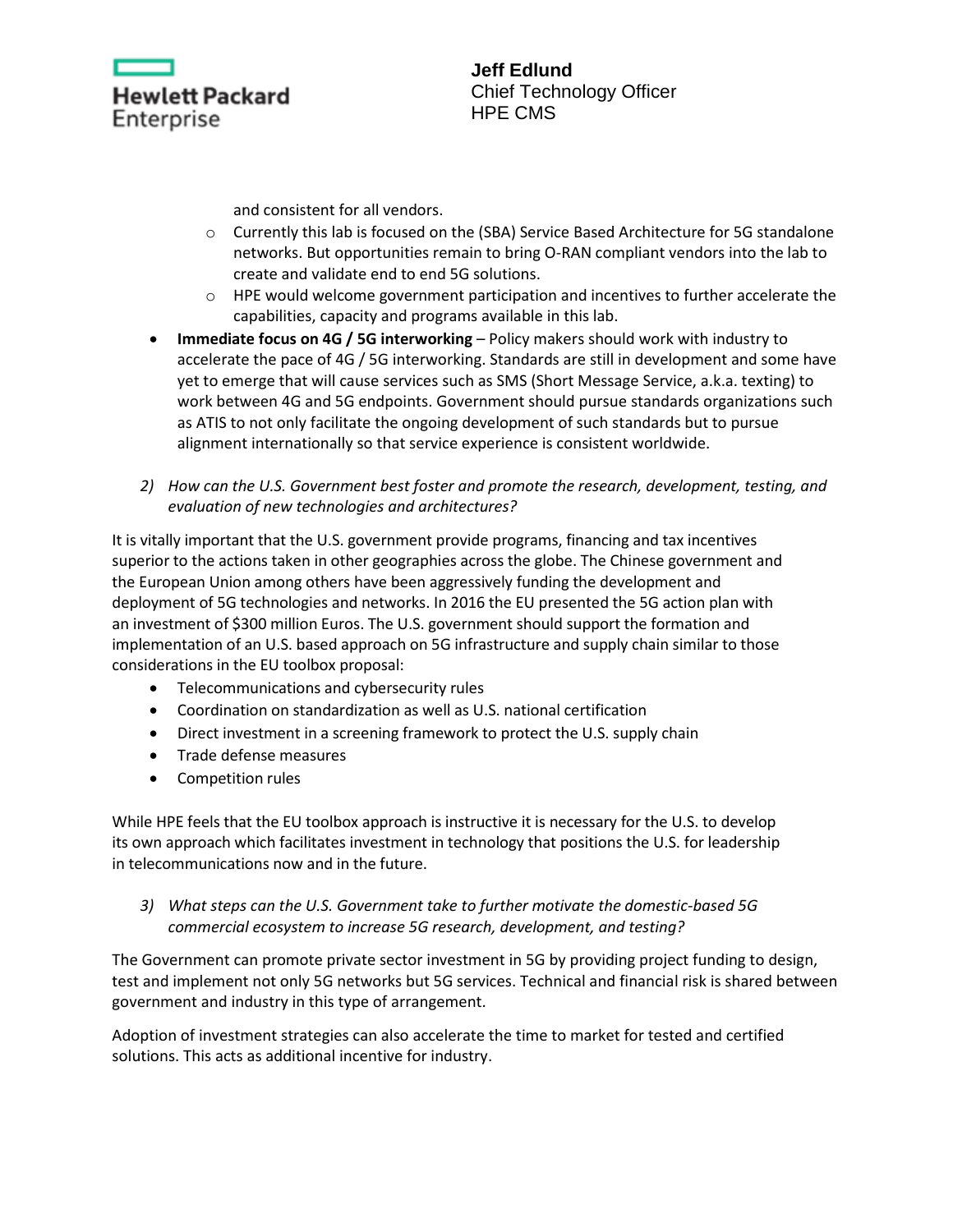

*4) What areas of research and development should the U.S. Government prioritize to achieve and maintain U.S. leadership in 5G? How can the U.S. Government create an environment that encourages private sector investment in 5G technologies and beyond? If possible, identify specific goals that the U.S. Government should pursue as part of its research, development, and testing strategy.* 

To obtain visible leadership in 5G the U.S. Government should look across the entire 5G ecosystem from RAN through Transport and Edge and into the core network. Increased funding should not be focused only on the RAN and O-RAN part of the 5G solution as the rest of the ecosystem is vital for bringing the entire solution to life. Research into cloudification and the limits on using cloud native technologies in the RAN and Transport sections of the network should be explored for new innovations. Government should partner with and fund industry to develop U.S. based, open, multi-vendor testing, validation and certification policies and centers where these efforts can be executed.

The US Government should also look beyond 5G and start investing and encouraging innovation in the 6G network which should start taking shape from a vision perspective in the next  $7 - 10$  years.

## **Line of Effort 2: Assess Risks to and Identify Core Security Principles of 5G Infrastructure.**

*1) What factors should the U.S. Government consider in the development of core security principles for 5G infrastructure?* 

At the 5G Core Software layer, HPE advocates for open, standards-based methodologies consistent with today's cloud-native principles. HPE develops 5G core network functions using the open principles of the 12-factor application development methodology [http://www.12factor.net]. Among these principles are the design concepts of dataless and stateless execution allowing for development of lightweight Microservices-based components without embedded data or state information. In this model, all 5G core network functions become standardized entities incapable of performing proprietary execution without easily undergoing detection.

Additionally HPE advocates for the use of common, independent and standard security management functions for all network functions in a 5G infrastructure. Having each network function, as is often the case today, embed its own proprietary security functions results in a lack of transparency, control and audit and increases the risk of security misconfiguration and security defects in the 5G core network. The U.S. Government should encourage the standardization of the security management interfaces to network functions and their adoption. Examples of security management interfaces include key and credential management, certificate management, security policy and configuration management, and security audit log collection.

*2) What factors should the U.S. Government consider when evaluating the trustworthiness or potential security gaps in U.S. 5G infrastructure, including the 5G infrastructure supply chain? What are the gaps?*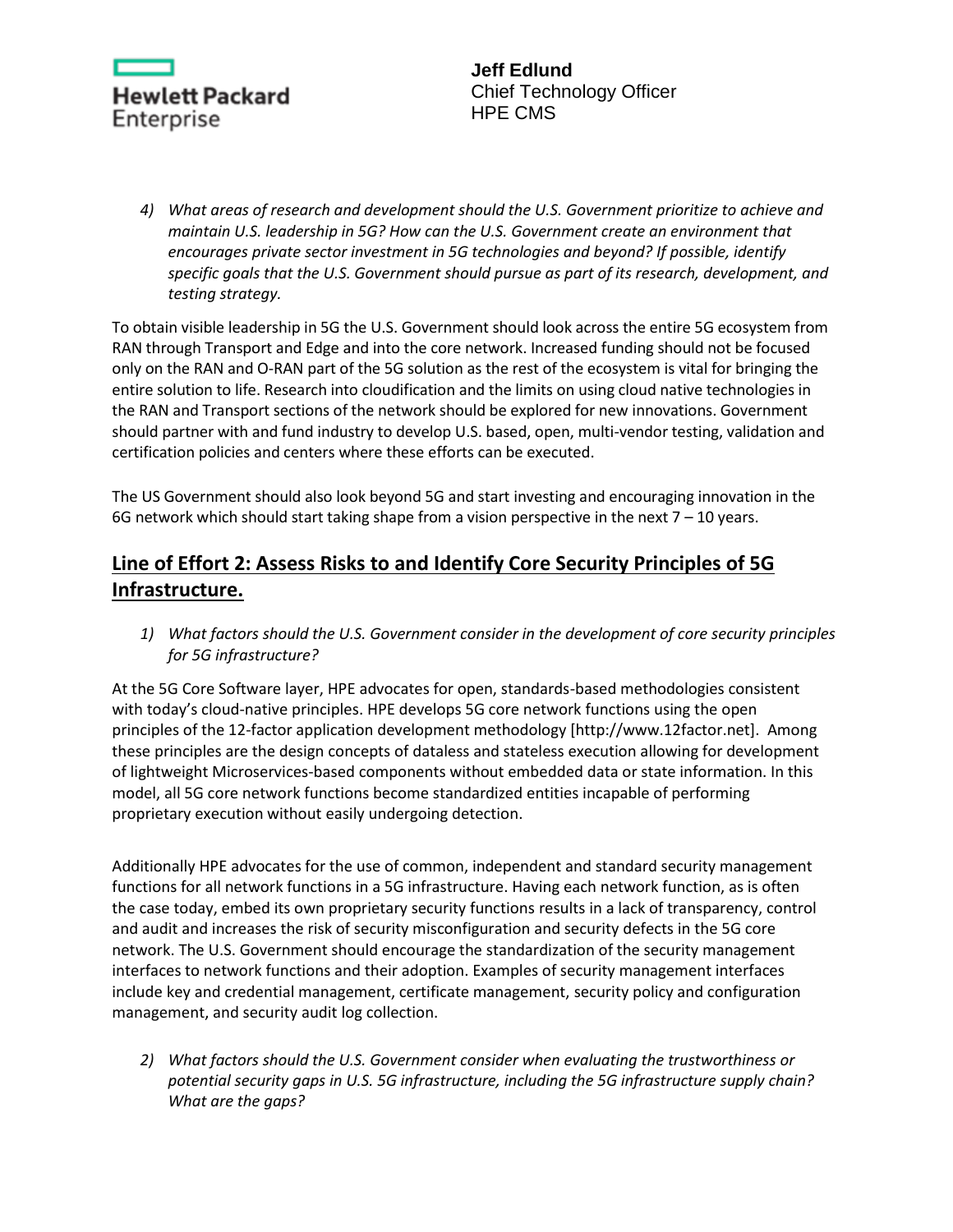

**Jeff Edlund** Chief Technology Officer HPE CMS

Component and sub-component supply chains that are not in the U.S. may pose a known but unaddressed source of compromised 5G infrastructure. Risks need to be addressed in priority order based on threat of compromise. Industry and government should work together to identify and analyze the risks in components and sub-components, including printed circuit board manufacturing, complex cable assemblies such as iSCSI, Ethernet, InfiniBand and others, logic bearing sub-components with internal bus connectivity to the platform such as CAN/MIC bus or other unprotected busses, or internet connectivity. Examples include fans, power supplies, disk drives and more. Mitigation and management practices and methods should be established to reduce the risks inherent in supply chain. If the U.S. Government should decide to build a network of trusted allied countries to host the component and subcomponent supply chain, then government should incentivize the move of critical advanced manufacturing to the U.S. and trusted allied countries as another method of reducing risk.

The ICT supply chain and manufacturing will remain global for years to come, but in the meantime U.S secure finishing can provide safety checks of every component and sub-component. These checks include automated x-ray analysis of printed circuit boards with historical tracking against repairs, crypto graphic configuration manifests to detect transit tampering, all with background-checked U.S. citizen workers to prevent manufacturing insider threats.

*3) What constitutes a useful and verifiable security control regime? What role should security requirements play, and what mechanisms can be used to ensure these security requirements are adopted?*

Security requirements need to be complemented with security assurance tests to ensure they are in place and correctly implemented. Many security defects are caused by incorrect implementations or misunderstood requirements. We see a need for increased security tests and continuous security tests of 5G network and for suppliers to provide more 'evidence' of the security assurance tests they perform.

*4) Are there stakeholder-driven approaches that the U.S. Government should consider to promote adoption of policies, requirements, guidelines, and procurement strategies necessary to establish secure, effective, and reliable 5G infrastructure?* 

HPE integrates security throughout the product cycle, implements security policies and practices across our complex supply chain, and supports security playing a greater role in the acquisition process. Security should be as important a factor as cost, schedule and performance, and companies who invest in securing their supply chains should be recognized for those investments. We encourage the U.S. Government to set security requirements during the procurement requirements formulation process and allocating resources to ensure security is priority throughout the procurement cycle. We also believe the U.S. Government should adopt a mission-specific, risk-based approach for determining requirements for procurements. Different procurements will require differing levels of security and most civilian agencies' security needs should be met through the declaration of conformance to international standards and internal supply chain policies and practices.

Security procurement requirements should include moving platform and components to a zero trust model. As Trusted Computer Group, NIST and others develop industry standard guidelines for zero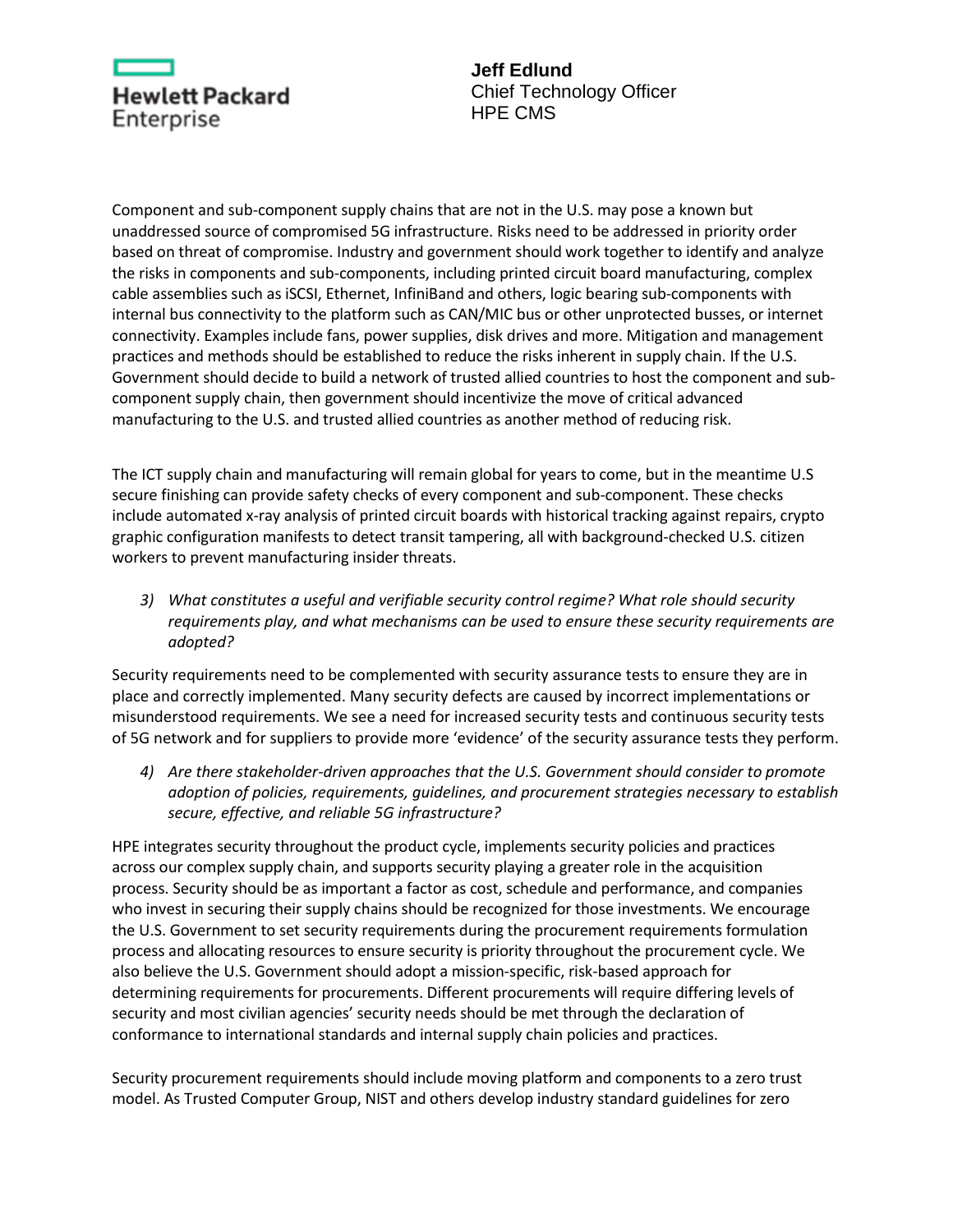| Hewlett Packard |  |  |
|-----------------|--|--|
| Enterprise      |  |  |

trust architecture, these guidelines should be added as procurement requirements for 5G infrastructure. NIST has developed security recommendations in the following Special Publications:

- o SP 800-147b BIOS Protection for Server principles for secure BIOS updates to prevent BIOS rootkit attacks.
- $\circ$  SP 800-193 Platform Firmware Resiliency Guidelines extends 800-147 to provide a hardware root of trust for the platforms firmware(s), BIOS, and Operating System to prevent and detect firmware(s)/BIOS/Master Boot Record/Operating System rootkit attacks.
- o SP 800-194 Platform Recovery Guidelines Still in draft, extends 800-193 to automatically recover the platform if a destructive breech tries to perform a broad denial of service attack against the 5G infrastructure like a ransomware attack or what North Korea did to Sony Motion Pictures that took several weeks to recovery from.
- o SP 800-207 Zero Trust Architecture still in draft, principles of zero trust for enterprise infrastructure, workflows, networking and is applicable to 5G infrastructure and 5G core networks.
- *5) Is there a need for incentives to address security gaps in 5G infrastructure? If so, what types of incentives should the U.S. Government consider in addressing these gaps? Are there incentive models that have proven successful that could be applied to 5G infrastructure security?*

The U.S. Government and industry should work together to assess risks to the ICT supply chain. The government should incentivize moving areas of high risk to the U.S. and to allied countries, when they are identified by government and industry.

## **Line of Effort 3: Address Risks to U.S. Economic and National Security during Development and Deployment of 5G Infrastructure Worldwide**

*1) What opportunities does the deployment of 5G networks worldwide create for U.S. companies?* 

Consistency of application execution across 5G cores worldwide due to standardization of core components enables enterprises to service a broader, borderless marketspace. Network Slicing, combined with edge-core deployments provides localization of near-real-time services as has been seen already from the formation of the Microsoft Azure edge-cloud world-wide service provider arrangements and Amazon Cloudfront edge locations.

*2) How can the U.S. Government best address the economic and national security risks presented by the use of 5G worldwide?*

Mitigate and eliminate risks associated with embedded, proprietary implementations of 5G Core capabilities by embracing an open Microservices architecture for the 5G Core that utilizes independent and separate data and state information associated with all call processing actions within the core.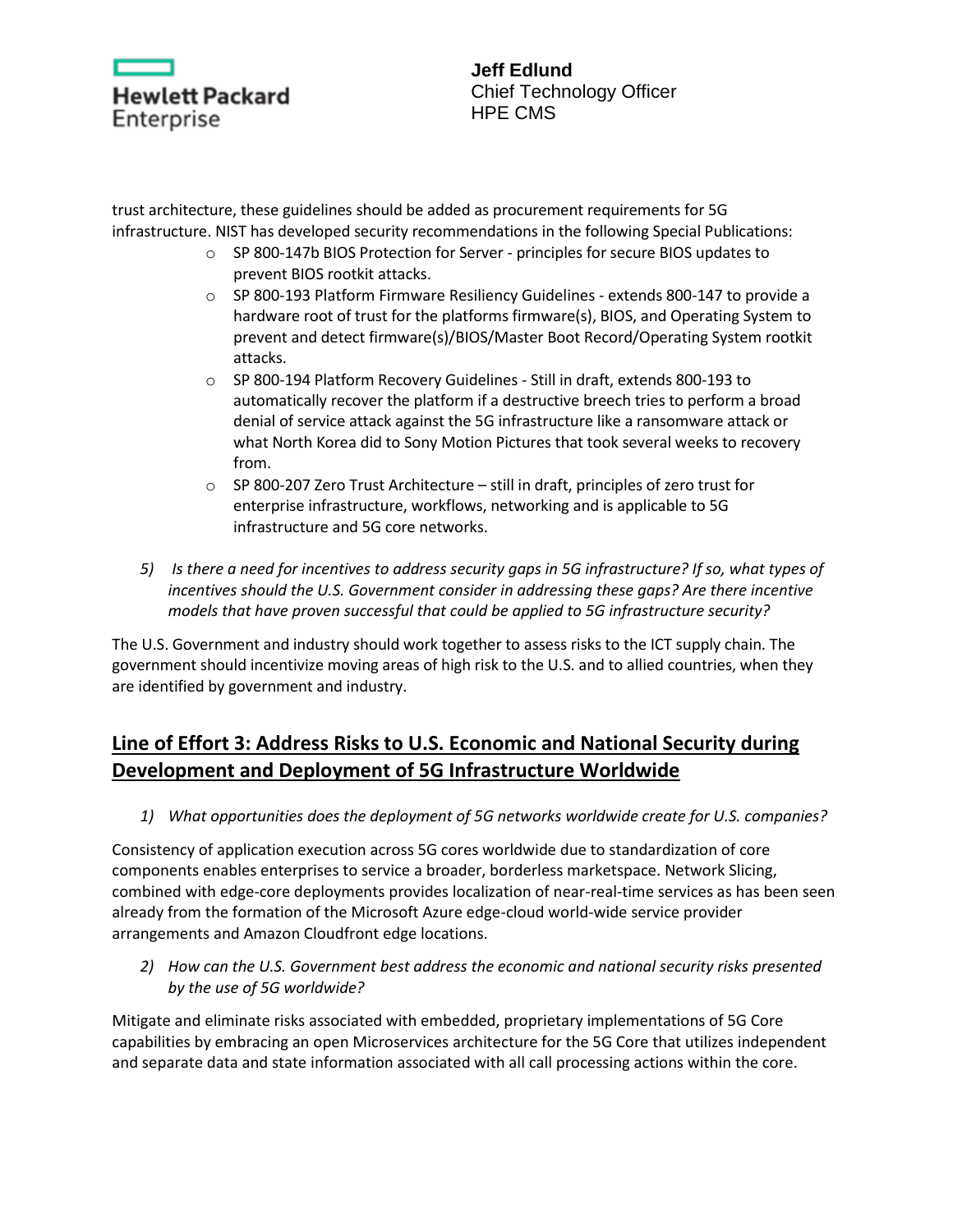

- *3) How should the U.S. Government best promote 5G vendor diversity and foster market competition?*
- Guide Communication Service Providers [CSPs] and enterprises alike to embrace open architectures which promote common application development, deployment and distribution.
- Focus on the use-cases possible with the 5G core when that core becomes a common entity across all CSPs and Enterprises.
- Create a level playing field for all 5G core vendors by promoting a mixed and multi-vendor environment within CSPs and Enterprises in order to eliminate the risks associated with a single-source supplier.
- *4) What incentives and other policy options may best close or narrow any security gaps and ensure the economic viability of the United States domestic industrial base, including research and development in critical technologies and workforce development in 5G and beyond?*

HPE supports government increase of both commercial and private access to shared, licensed and unlicensed spectrum for 5G. In particular focus should be placed on realistic plans to execute against a goal of connecting everyone via the 5G network and economy. New innovations such as ATSC 3.0 can be leveraged to provide meaningful downlink for any individual that has the ability to receive broadcast TV signals. These types of innovations should be aggressively supported by policy makers and represent not only a U.S. opportunity, but present the ability to have discussions globally on potential spaces of harmonized spectrum

HPE recommends that the USF craft future unlicensed spectrum allocations in such a way that favorability is provided to those entities demonstrating open, mixed / multi-vendor environments.

Further we encourage more private 5G and 4G deployments using unlicensed spectrum where the usecases are clearly defined around open core environments so that any potential proprietary actions are immediately revealed / eliminated.

## **Line of Effort 4: Promote Responsible Global Development and Deployment of 5G**

- *1) How can the U.S. Government best lead the responsible international development and deployment of 5G technology and promote the availability of secure and reliable equipment and services in the market?*
- Encourage U.S. companies to actively participate in the overall standards development activities associated with 5G structural and procedural definition.
- Begin a U.S. program focused on the 3GPP Release 17/18 definitions with a targeted approach toward 6G and beyond initiatives.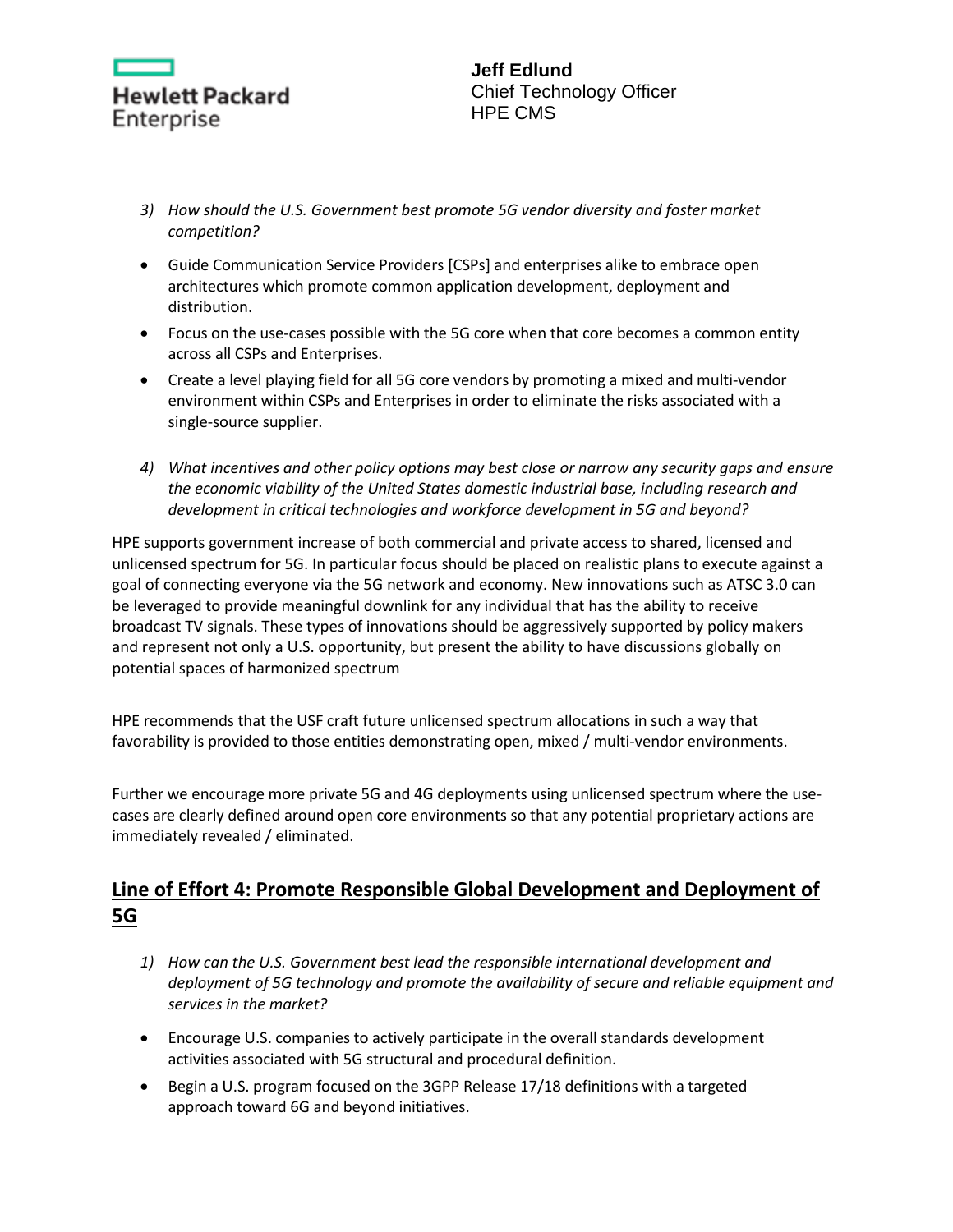

- Encourage private company exploration of edge deployments utilizing unlicensed 4G and 5G spectrum by implementing an incentive program around the incorporation of mixed/multiple U.S. company components in the end-to-end solution.
- Target key industries (V2x, centimeter-mapping, AR/VR) as leading entities in development of use-cases through government incentive programs.
- Encourage agricultural development activities through farm-based subsidy programs where the use of private spectrum and 5G use-cases are established and deployed.
- *2) How can the U.S. Government best encourage and support U.S. private sector participation in standards development for 5G technologies?*
- The Government should provide a grant-based incentive package for those enterprises capable of simultaneously defining new 5G use cases coupled with open standards methodologies.
- Establish an incentive package for those opportunities resulting in standards definition and adherence across broadly accepted standards-bodies (3GPP, IETF, IEEE).
- Provide U.S. Government-directed guidance into operator-defined governing bodies such as the Next Generation Mobile Network Alliance, 5G Americas, and the Wireless Broadband Alliance, and couple such guidance with feedback from impacted / interested / involved U.S. Supplier vendors
- *3) What tools or approaches could be used to mitigate risk from other countries' 5G infrastructure? How should the U.S. Government measure success in this activity?*

The U.S. Government should ensure / mandate an open environment across all 5G core components to establish a baseline means of reporting and accountability across all supplier vendors and associated communication services providers operating the 5G Infrastructure. Private enterprises utilizing an associated private 5G core must undergo auditing and validation to ensure openness and interoperability. Create a validation working environment to ensure standardized methods of delivery, update and execution of any and all Core Network operations.

The above approach in combination with HPE recommendations in section 1 in regards to the support and participation in a national 5G test lab will create the most open environment and ecosystem that can be secured through observability at every segment of the 5G solution.

*4) Are there market or other incentives the U.S. Government should promote or foster to encourage international cooperation around secure and trusted 5G infrastructure deployment?* 

Creation of a U.S. government grant structure commensurate with the usage of private spectrum resources whereby enterprises are required to demonstrate open and common 5G core definition, deployment and execution. Establish a reward-system for new 5G use cases capable of clear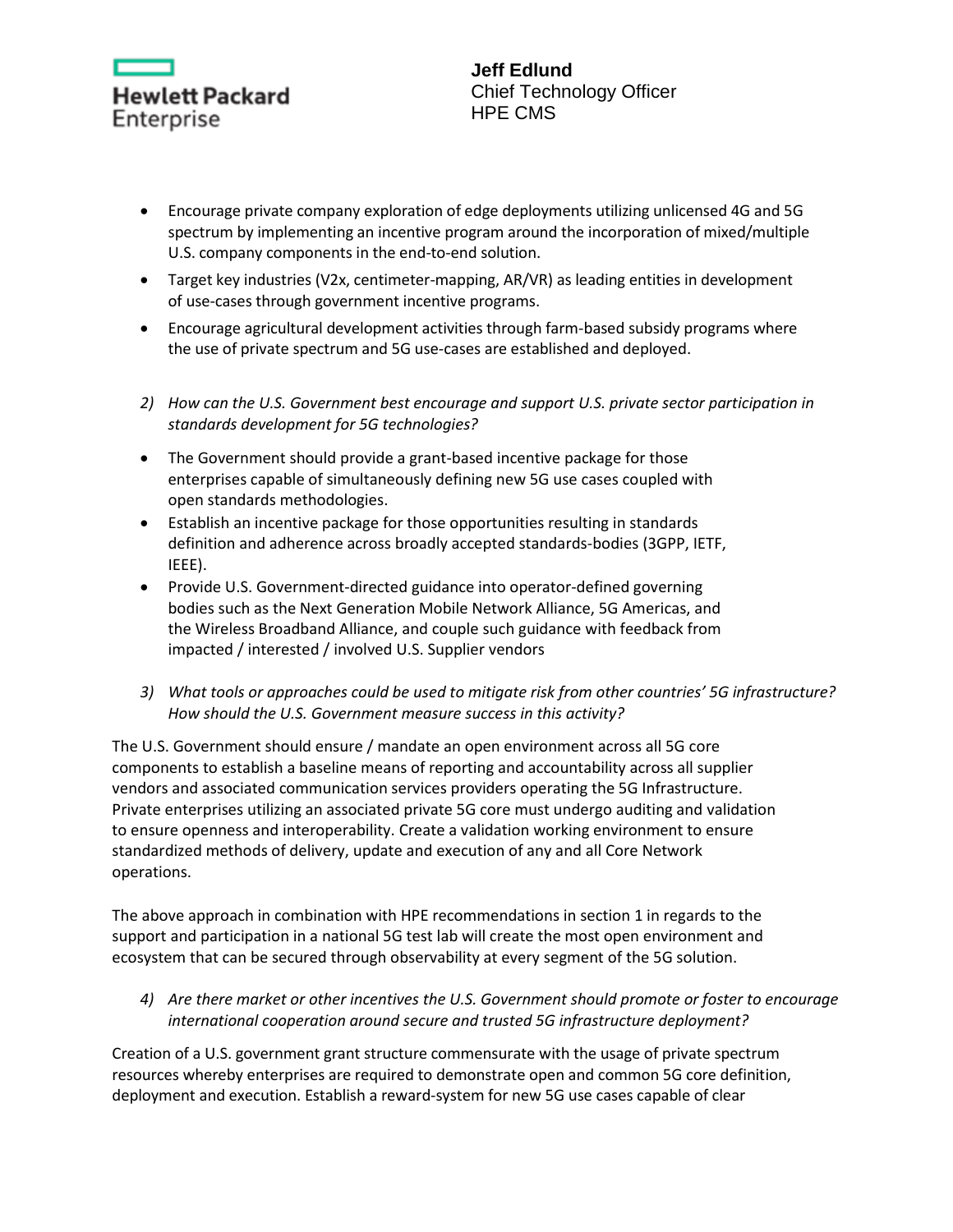

\_\_\_\_\_\_\_\_\_\_\_\_\_\_\_\_\_\_\_\_\_\_\_\_\_

**Jeff Edlund** Chief Technology Officer HPE CMS

demonstration of 5G core openness and interoperability.

*5) Both the Department of Commerce and the Federal Communications Commission (FCC) have rulemakings underway to address the security of the telecommunications infrastructure supply chain.<sup>4</sup> Are there other models that identify and manage risks that might be valuable to consider?* 

Given the importance of 5G to the U.S. economy, Government and industry should share the goals of mitigating cybersecurity threats to mobile network infrastructures, prevent cyberattacks and reducing the impact of related cybercrime. Achieving these goals will be a collective effort. Technical measures that mitigate security risks to mobile network infrastructures, applications, services, and the operators' customers and end users – including both consumers and enterprises – exist and should be incorporated into government planning.

In January 2020, the European Commission endorsed the joint "5G Toolbox" of mitigating measures for use by EU Member States to address security risks related to the rollout of 5G.

Recently, GSMA collaborated with a group of service providers and vendors to develop a new security reference document, FS.37, which highlights best practices for securing 5G networks. This document outlines recommendations for service providers for detecting and preventing attacks on the GPRS Tunneling Protocol User (GTP-U) plane against mobile networks, services and applications. It provides recommendations for service providers on how to address the threat posed by malware and vulnerabilities, including specific examples, contains guidelines on how to logically deploy security capabilities, including specific interfaces, and the modes of deployment. It also briefly introduces new topics, such as the concept of security per network slice.

<sup>4</sup> U.S. Department of Commerce, Securing the Information and Communications Technology and Services Supply Chain, Proposed Rule, 84 Fed. Reg. 65316 (Nov. 27, 2019) (implementing Exec. Order No. 13,873, *Securing the Information and Communications Technology and* Recently, GSMA collaborated with a group of service providers and vendors to develop a new security reference document, FS.37, which highlights best practices for securing 5G networks. This document outlines recommendations for service providers for detecting and preventing attacks on the GPRS Tunneling Protocol User (GTP-U) plane against mobile networks, services and applications. It provides recommendations for service providers on how to address the threat posed by malware and vulnerabilities, including specific examples, contains guidelines on how to logically deploy security capabilities, including specific interfaces, and the modes of deployment. It also briefly introduces new topics, such as the concept of security per network slice.

A strong security posture is critical for a successful digital transformation. Service providers need to have constant real-time visibility and granular control across traffic passing through their networks in real time. It is HPEs opinion that this is only achievable in open, observable multivendor 5G solutions versus closed or proprietary and vertically integrated single vendor solutions.